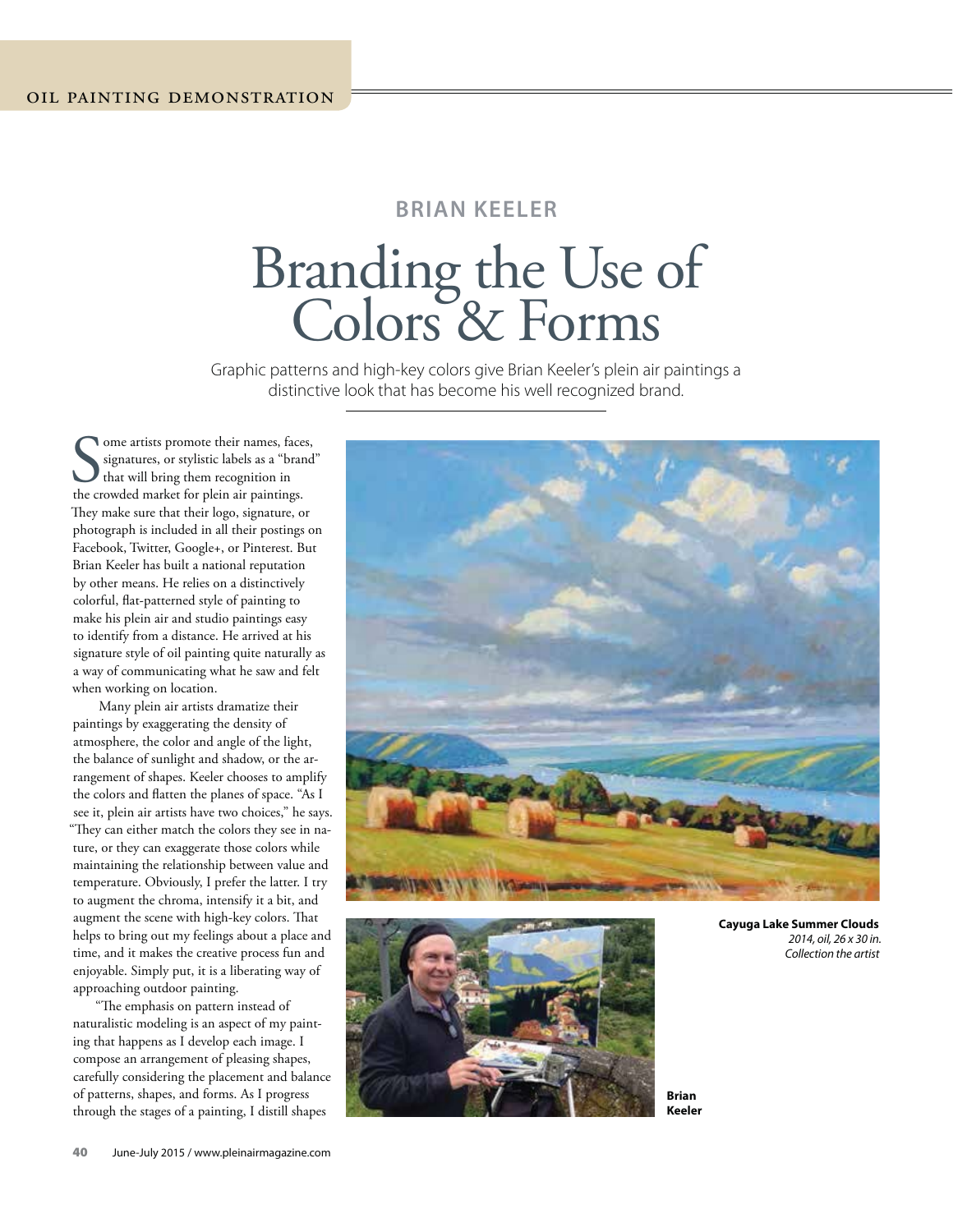

**Keeler painting the Castel Sant'Angelo in Rome alongside the Tiber River**





**A compositional sketch of the scene**

**Tiber Morning** 2011, oil, 24 x 26 in. Collection the artist Plein air

down to their simplest forms and allow them to remain as flat planes of space rather than modeled forms turning in space. I think about the position of the view relative to the buildings, trees, roads, and rivers, and I avoid putting them at eye level in the middle of the rectangular space. I use the color shapes to push things back and create the illusion of space while adding a level of intrigue to a painting. I credit Jack Beal for helping me think differently about the space within a picture and to consider various ways to effectively compose paintings."

#### Considering Composition

"Another early consideration in my painting process is how I can break down the composition of shapes so there is one main center of interest and several secondary points of reference," adds Keeler. "The focus can be on a house, a barn, or quality of light. Once I have composed the picture with the viewer in mind, I think a great deal about color because

in the end that is what will give my work an identity in the crowded, competitive field of plein air painters. People often remark on the way I handle color, and that has become a kind of trademark. Quite a few people have said my work reminds them of Maxfield Parrish, and I take that as a compliment. I love his paintings and accept the comparison.

"I also use other formal compositional ideas to organize the elements in my paintings, such as the ones explained in Charles Bouleau's classic book *The Painter's Secret Geometry*. He advances the idea that historical painters designed their paintings so that the lines implied by figures, buildings, and objects were deliberately placed along lines that divide the space diagonally, vertically, and horizontally. He also wrote about *rabatment*, or establishing a major division in a painting at the point established by rotating the short side of a rectangle 90 degrees onto the long side to construct a square within the plane of the rectangle.

## **ARTIST DATA**

**NAME: Brian Keeler BIRTHDATE: 1953 LOCATION: Sayre, PA INFLUENCES: "John Singer Sargent, Jean Baptiste Camille Corot, N.C. Wyeth, William Haseltine, Joaquin Sorolla." WEBSITE: www.briankeeler.com**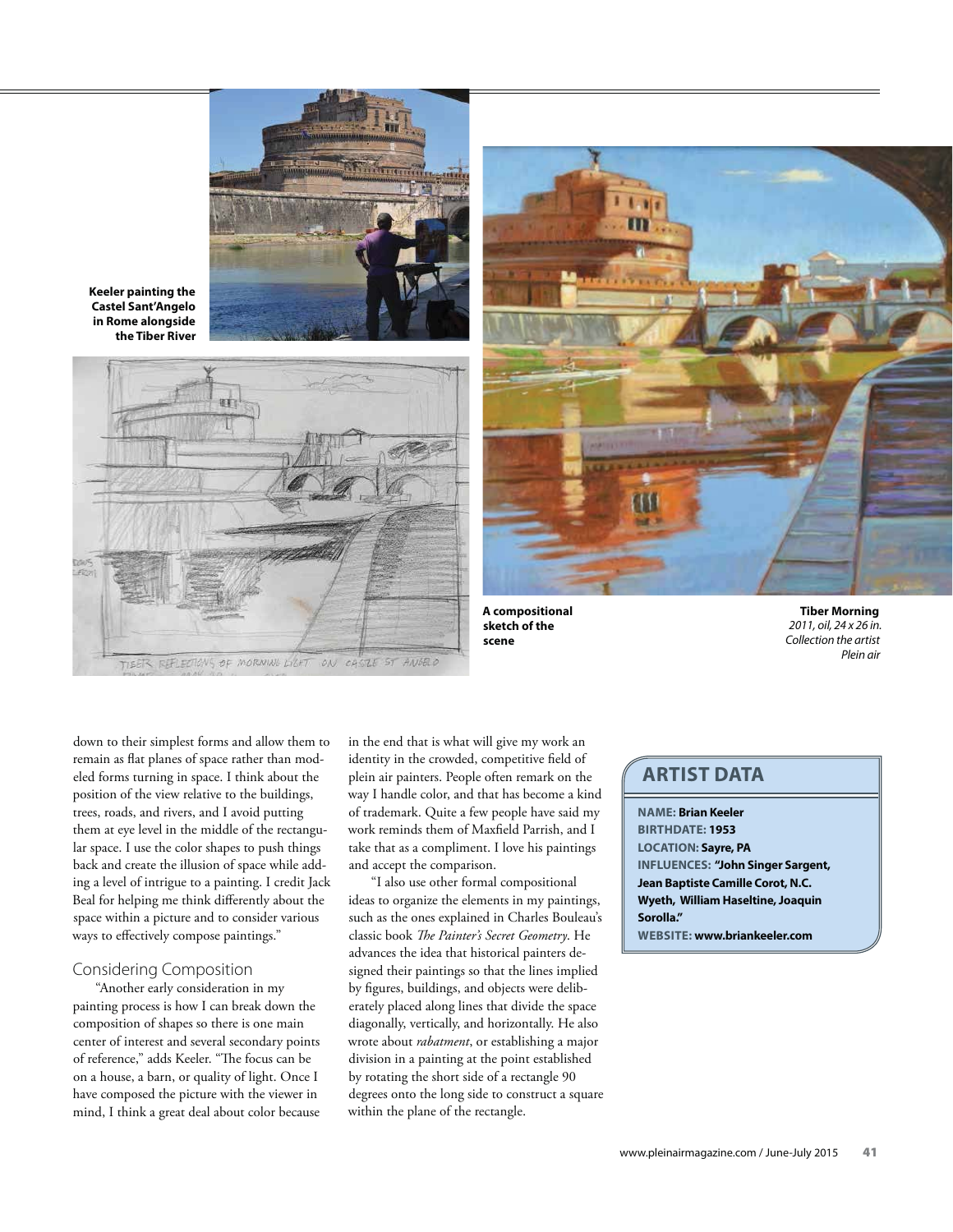

**Umbria Field Hands** 2015, oil, 35 x 40 in. Collection the artist Studio

"Others have written about the 'sweet zones' within the four quadrants of a picture where one can place key elements to create a dynamic flow of shapes and add interest to the overall picture. All of these are formulas I consider when I am deciding where to place the focal point and the secondary elements within a painting, but I am not rigid about drawing guidelines and forcing every element of a landscape to land at the intersection of those lines."

#### Prime Palette

The palette of colors Keeler uses is based on his studies with Daniel Greene and Nelson Shanks and includes about 30 colors he premixes for studio work and mixes on location when he does plein air painting. He adds oil of cloves to the premixed studio colors to keep them wet longer,

but when working outdoors he uses an alkyd white paint or adds Utrecht glazing medium to the oils so the paints will dry faster and the painting can more easily be transported back to his studio in Wyalusing, Pennsylvania.

"I first get an initial statement down on a panel that is an impression of the scene, and then, when the structure is established, I can push the color relationships and break apart the planes of space," the artist says. "I used Maroger medium when I was in art school, but a lot of conservators question the longevity of that medium, so I stopped using it."

After graduating from the York School in Pennsylvania in 1975, Keeler began his career as a fine artist, and he soon won awards and was invited to exhibit throughout the Northeast. Portrait painting was the mainstay of his career at the beginning, with landscape and other explorations taking precedence later. He recently moved to Ithaca, New York,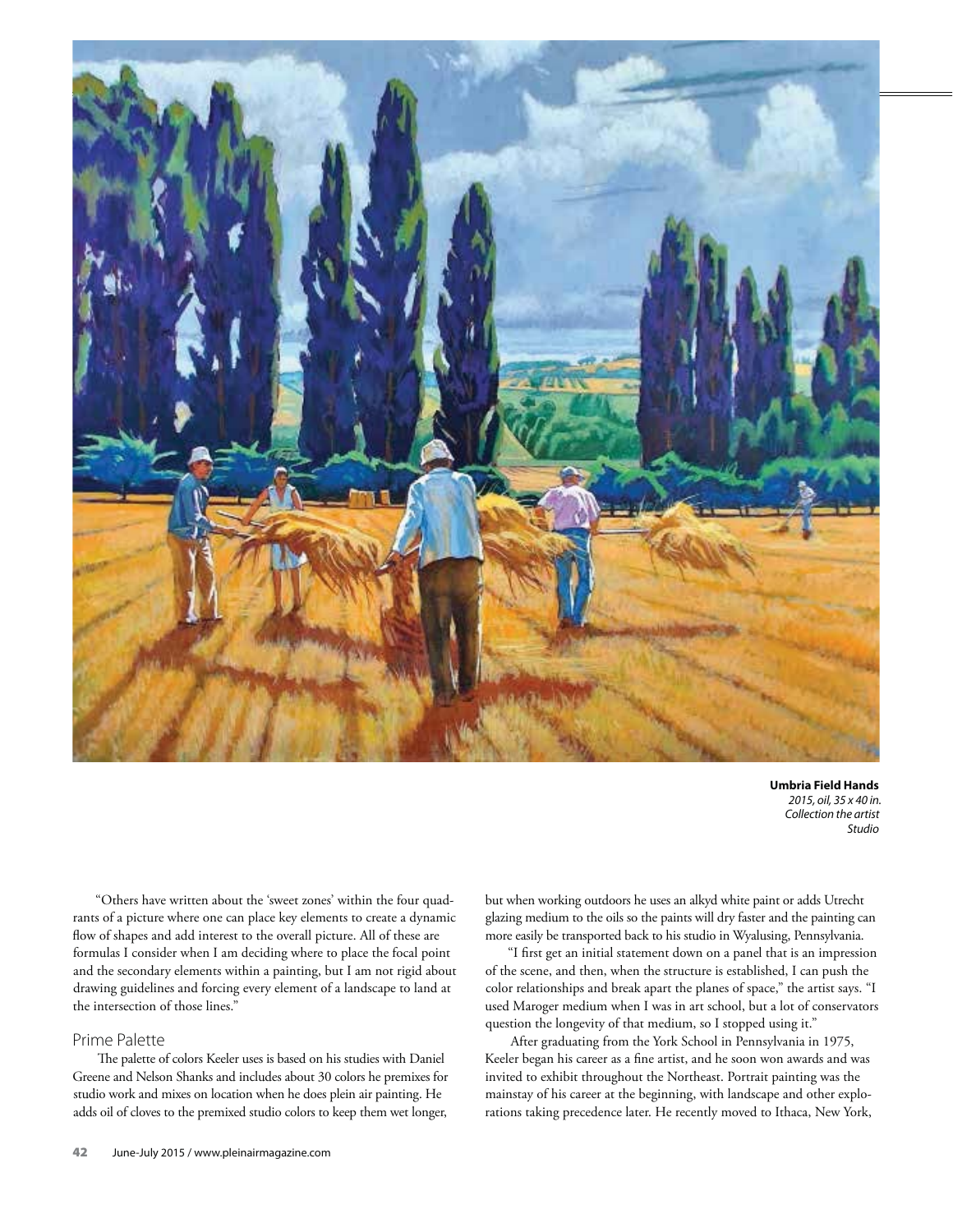

**August Morning, Glenwood Road, Ithaca** Oil on linen, 30 x 34 in. Private collection Plein air



**Cayuga Golden Clouds** 2014, oil, 26 x 30 in. Collection the artist Plein air

**Roman Sky** 2013, oil, 24 x 26 in. Private collection Plein air

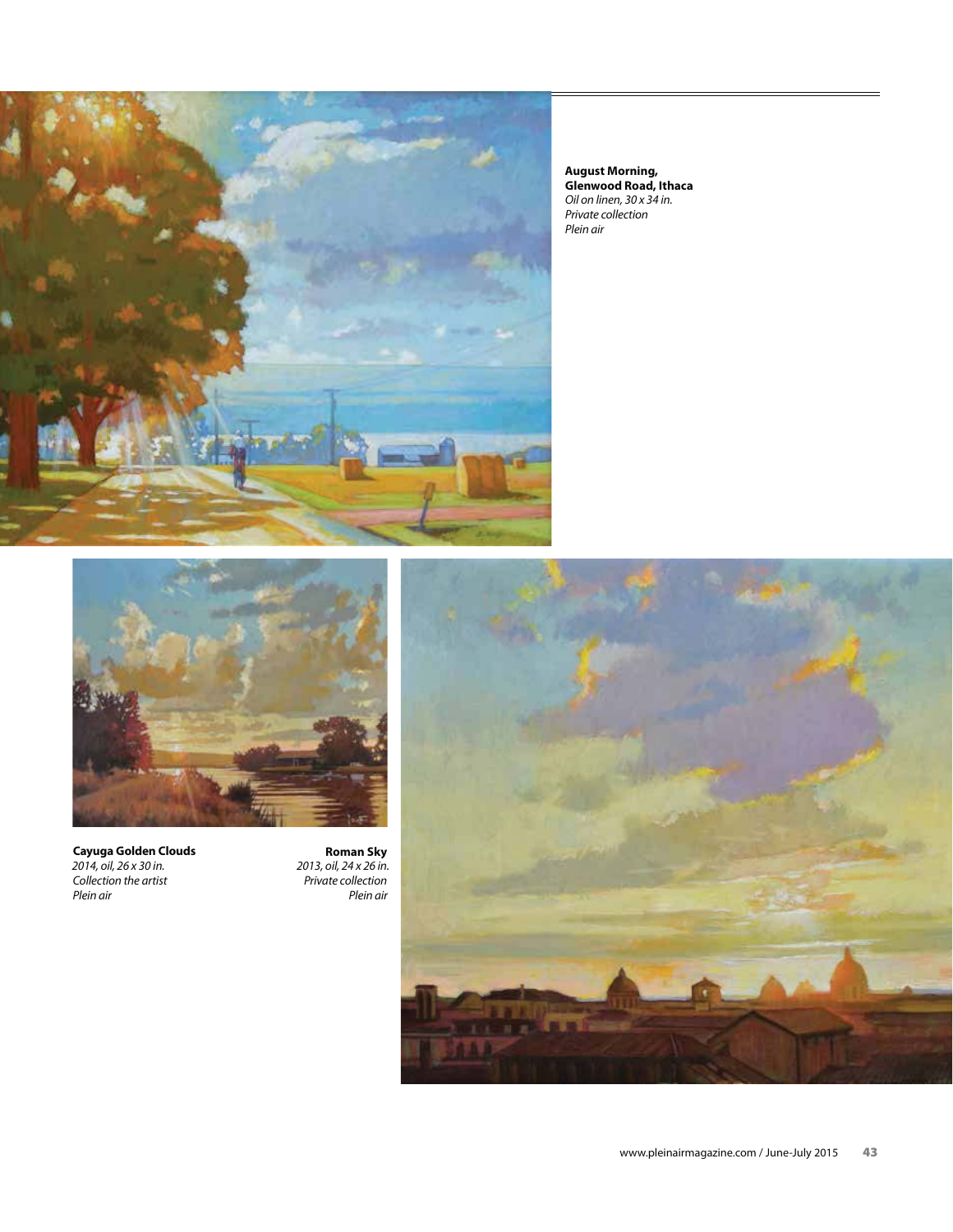

**July Clouds, Glenwood Road Ithaca** 2008, oil on canvas on panel, 26 x 30 in. Private collection Plein air

**Late July, Standing Stone Vineyard, Hector, NY** 2012, oil on linen 26 x 30 in. Private collection Plein air



but maintains a studio in his hometown of Wyalusing. He devotes his time to painting landscapes, still lifes, figures, and portraits in oil, pastel and watercolor, as well as teaching workshops at various schools and art associations and courses at Keystone College. He has also been a rostered artist with the Pennsylvania Council on the Arts and conducts residencies at high schools under the aegis of this state arts organization.

In recent years, Keeler has organized two-week painting workshops in Italy that include instruction and tours of great collections of art. "We usually spend one week in northern Tuscany and a second week in Umbria, with side trips to see paintings, frescoes, and sculpture by the great Renaissance masters," he explains. "There are about a dozen students each year who enjoy the food, landscape, architecture, and art of Italy while they improve their own paintings."

Keeler has recently begun participating in plein air festivals and finds that he enjoys the camaraderie with other artists and collectors. "Plein Air Easton was my first festival experience, in 2014, and I learned a lot and enjoyed being with the other participating artists," he says. "I was impressed with the level of ambition in the work created during the week, and the next time I am juried into such an event I will consider spending more time on each of my paintings, perhaps going back to the same locations over several days so I can also exhibit larger and more complicated plein air pieces."

#### **M. STEPHEN DOHERTY** is editor-in-chief of PleinAir magazine.



**See more of Brian Keeler's plein air and studio paintings in the expanded digital edition of** *PleinAir***.**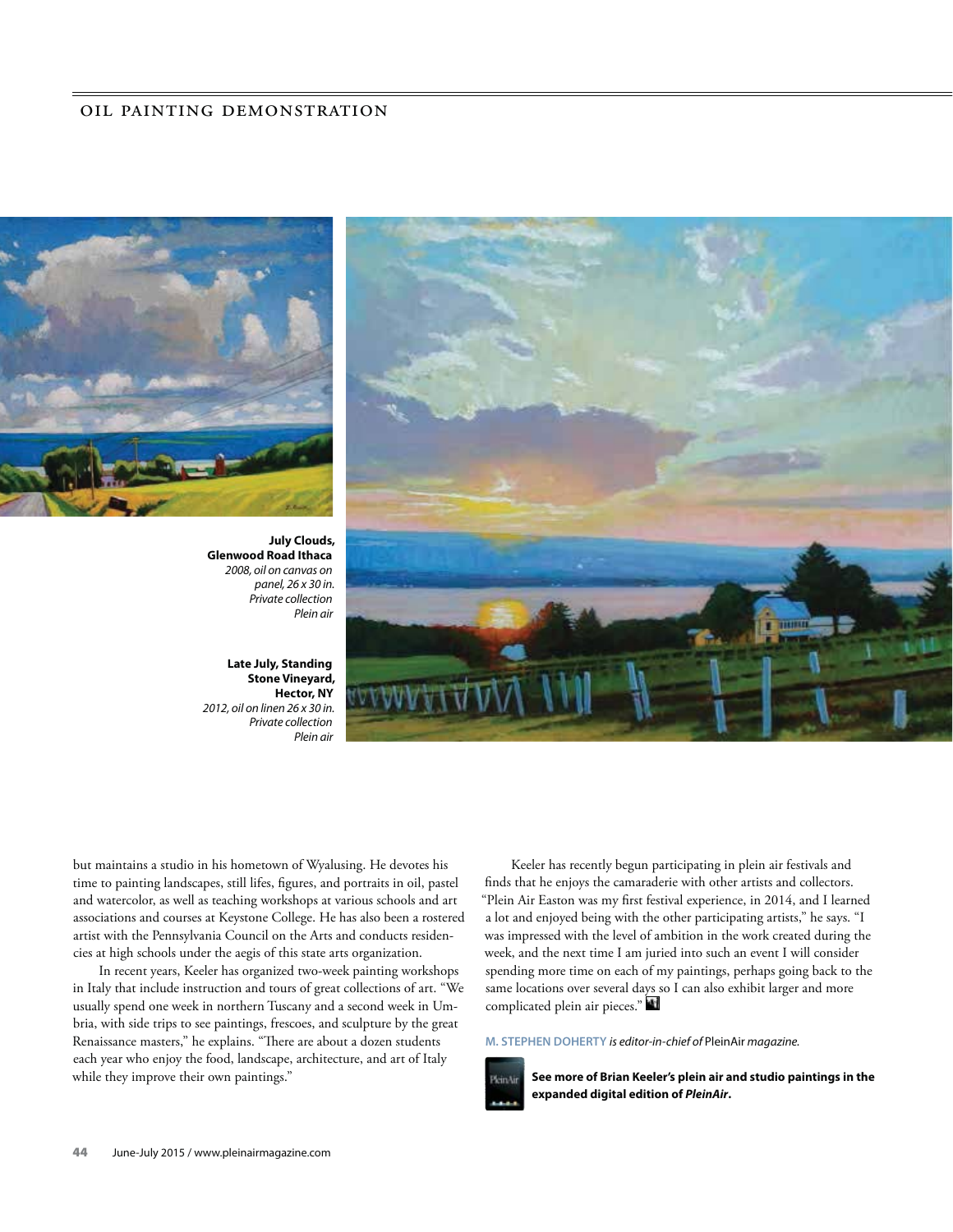



**Over Orvieto** 2013, oil on linen, 24 x 26 in. Collection the artist Plein air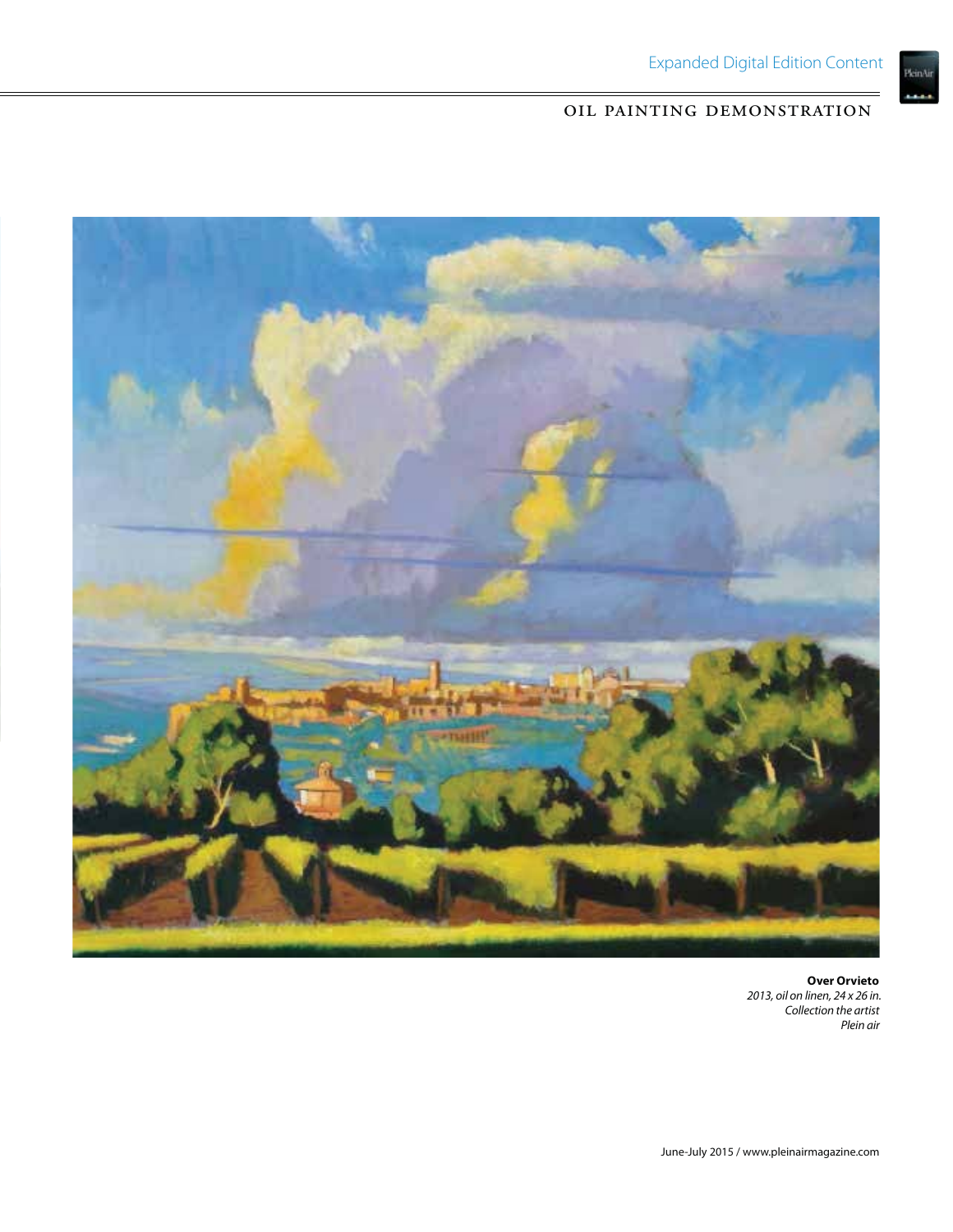

**Keuka Autumn — Coryell Road** 2011, oil, 26 x 30 in. Private collection Plein air

 **(Below) Glenwood Road** 2007, oil on linen, 10 x 36 in. Collection the artist Plein air

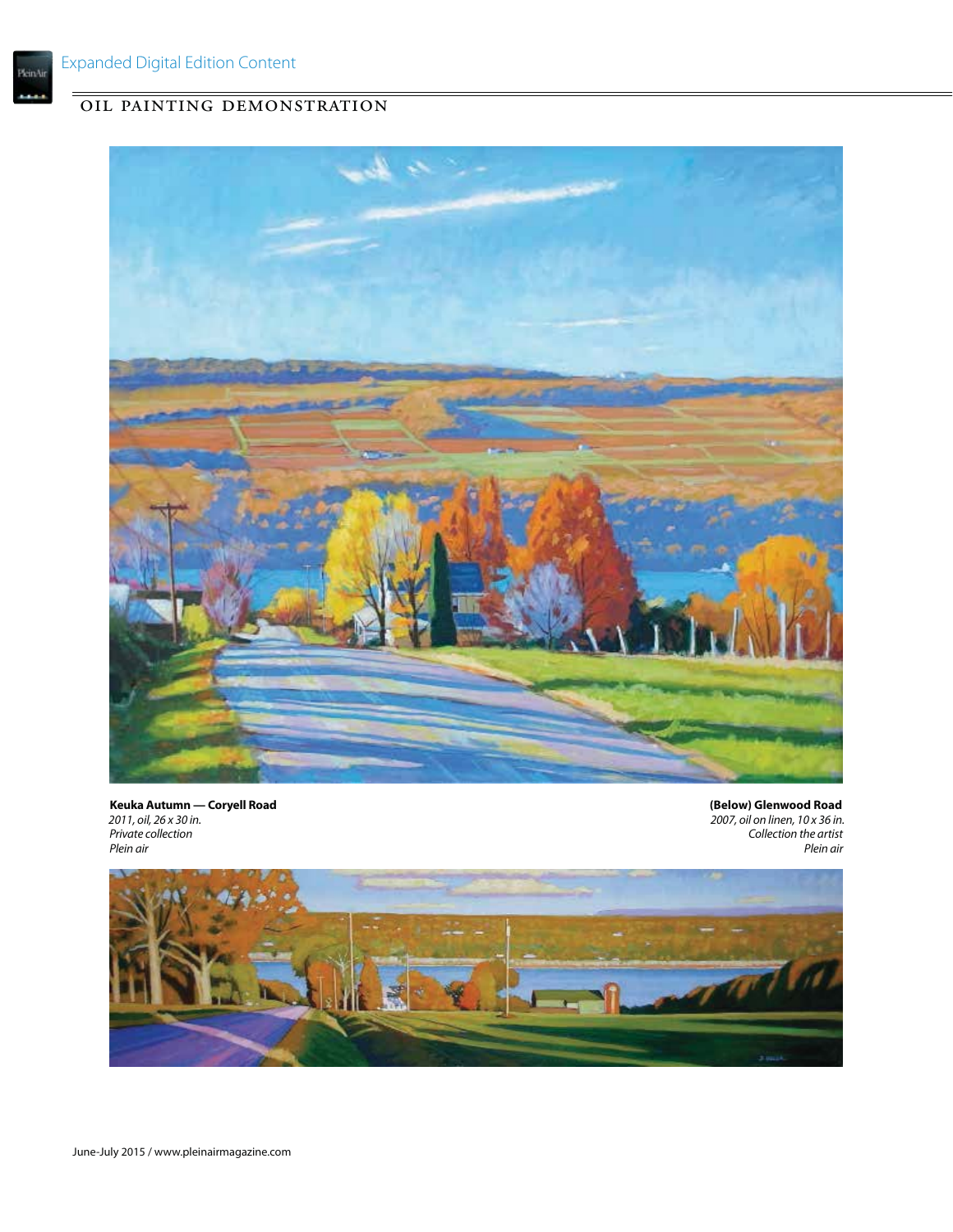



**Keuka Lake from the West** 2014 oil on linen, 26 x 30 in. Private collection Plein air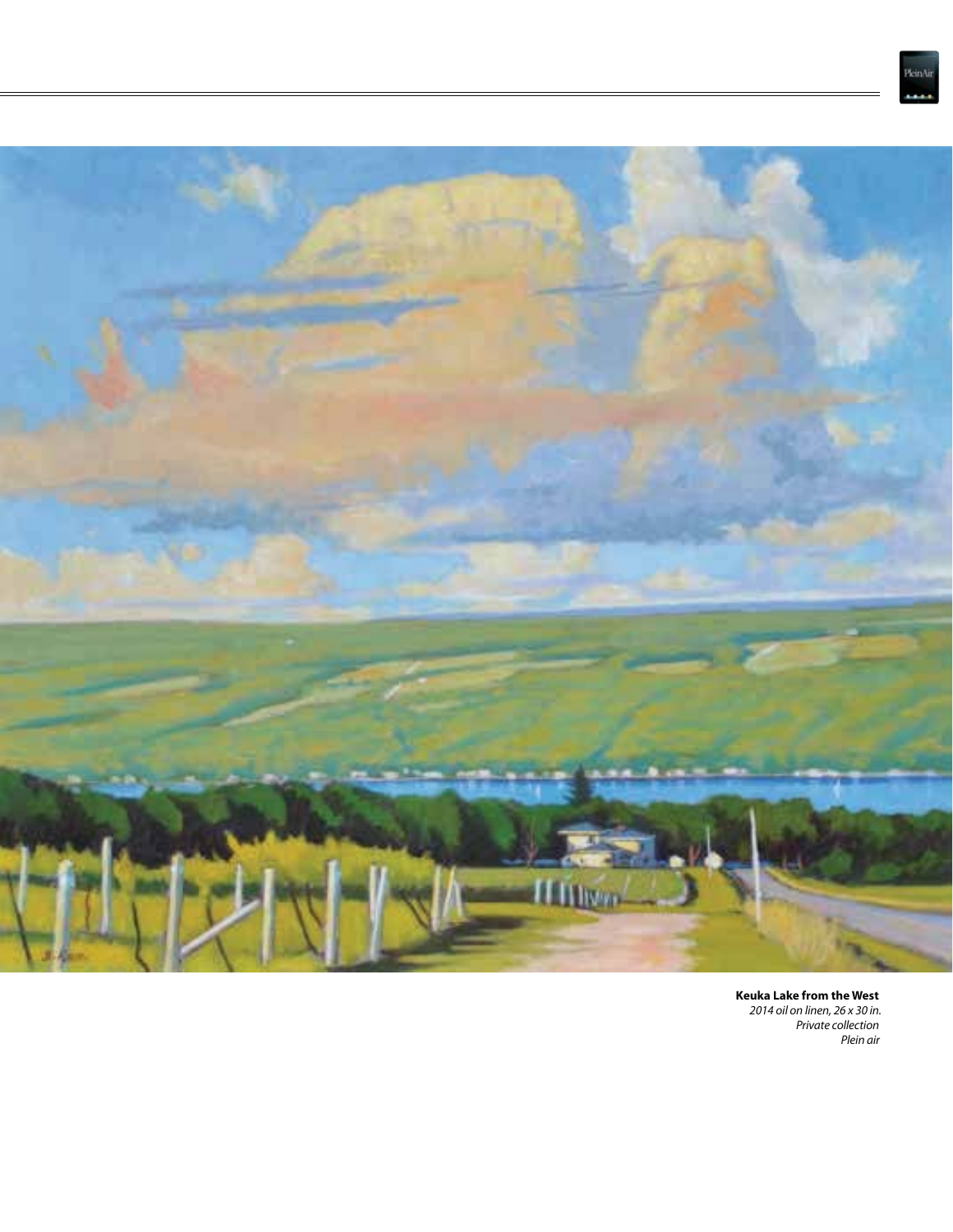

**Morning Light on the Grand Canal — Venice** 2001, oil, 18 x 20 in. Collection the artist Plein air

**Vineyard Evening Light** 2012, oil on linen, 10 x 32 in. Private collection Plein air

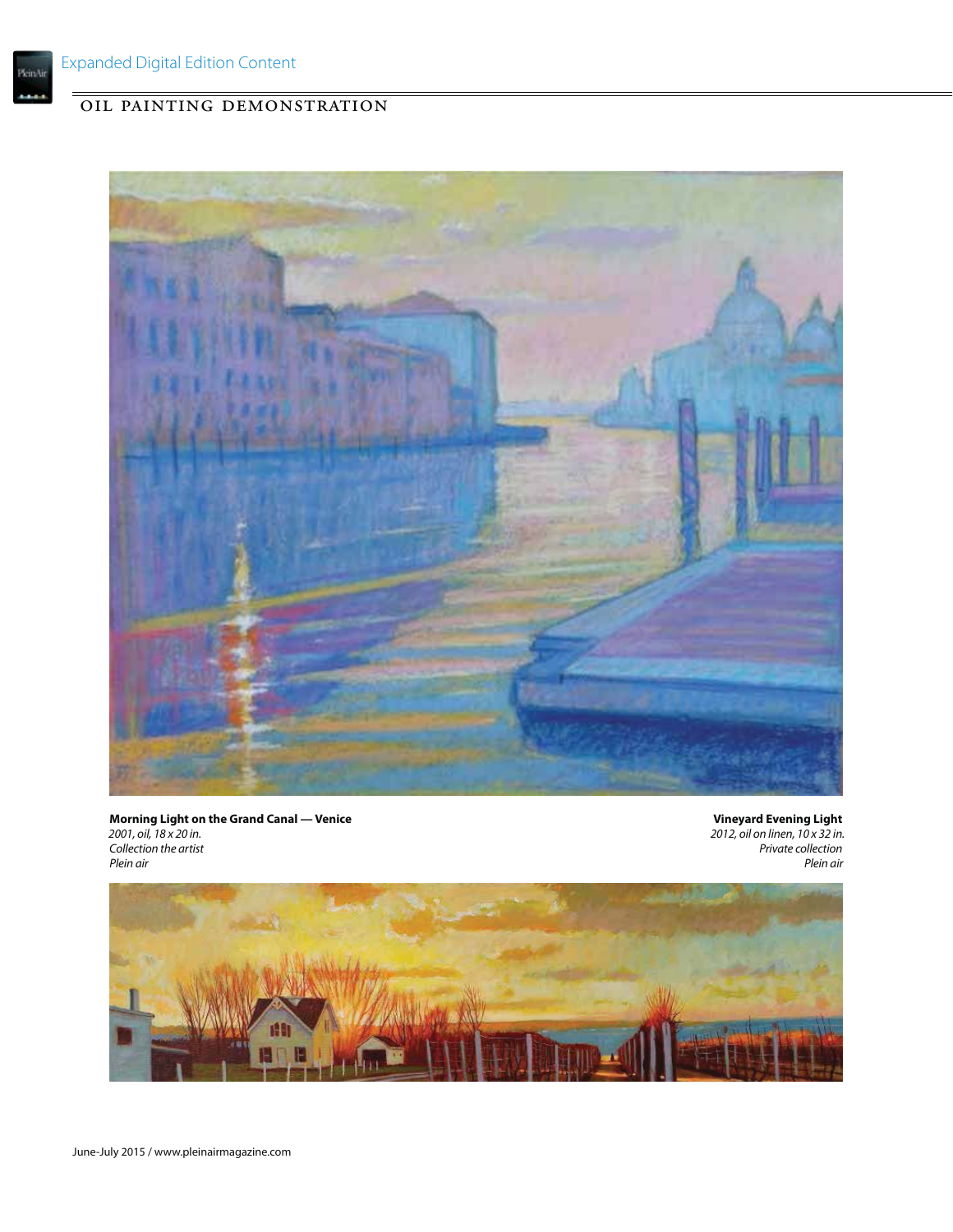



**Keuka Night of the Peepers** 2014, oil on linen, 26 x 30 in. Collection the artist Plein air